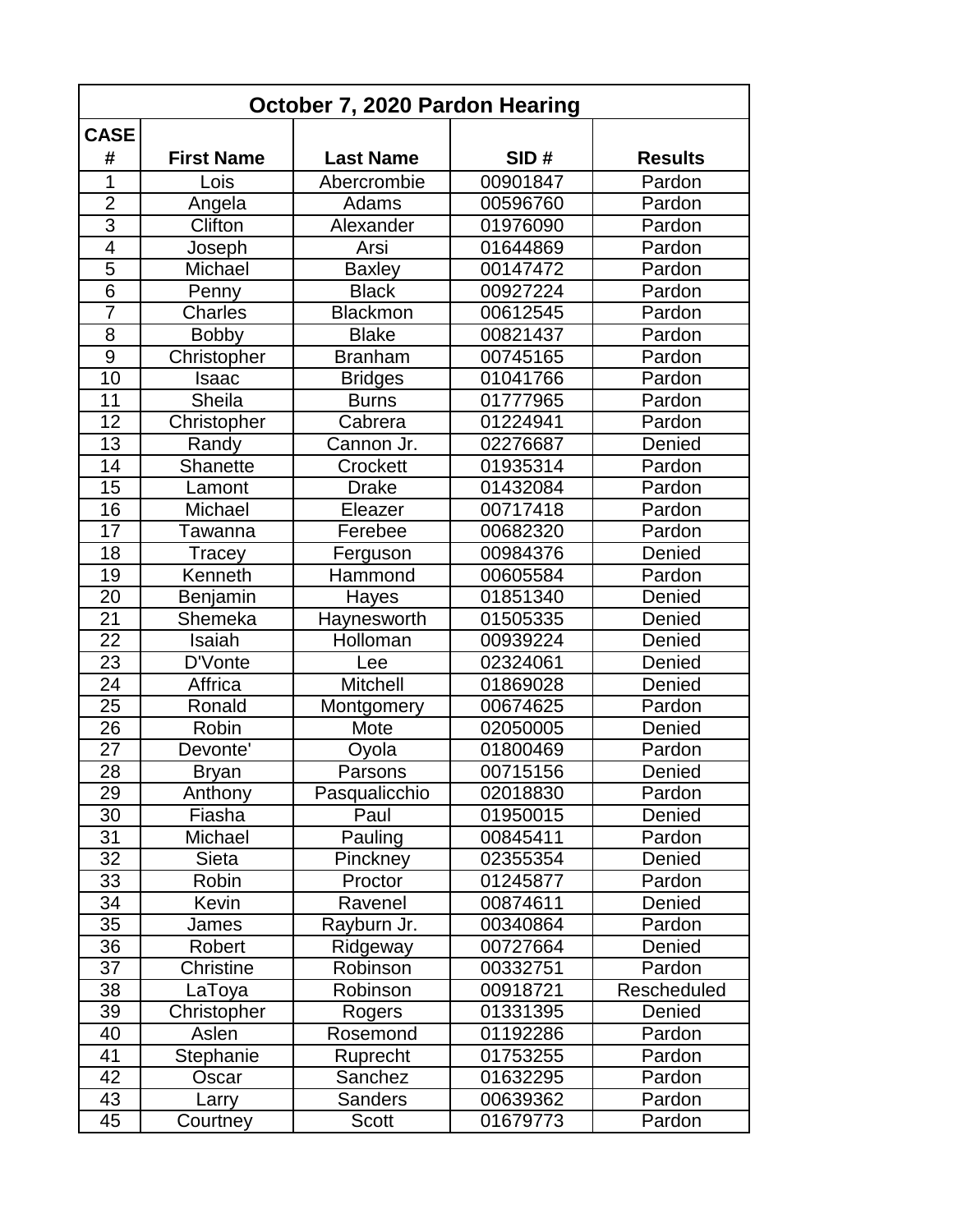| 44 | Sivilay         | Sengchanh             | 00881192 | Denied |
|----|-----------------|-----------------------|----------|--------|
| 46 | Jeffery         | Shippy                | 01389771 | Denied |
| 47 | Carlton         | <b>Short</b>          | 01275087 | Denied |
| 48 | Arnold          | Soley III             | 00476333 | Pardon |
| 49 | Oscar           | Sweigart              | 01409311 | Denied |
| 50 | Felton          | Tabor                 | 00084487 | Denied |
| 51 | Tyrone          | Taylor                | 01372786 | Denied |
| 52 | Angela          | <b>Tibbs</b>          | 02095078 | Denied |
| 53 | Wayne           | <b>Townsend</b>       | 00866752 | Denied |
| 54 | Lamar           | Vereen                | 01013180 | Denied |
| 55 | Rosheen         | Veren                 | 02212757 | Denied |
| 56 | Ra'kyia         | Walker                | 01994480 | Pardon |
| 57 | Jonathan        | <b>Walters</b>        | 01403151 | Pardon |
| 58 | _aketra         | <b>Wigfall-Minick</b> | 01940184 | Pardon |
| 59 | <b>Roderick</b> | Williams              | 01067202 | Denied |
| 60 | <b>Terry</b>    | Williams              | 00519176 | Pardon |
| 61 | Andre           | Wilson                | 01771642 | Pardon |
| 62 | David           | Wise                  | 01630255 | Pardon |
| 63 | John            | Wood                  | 00372320 | Pardon |
| 64 | Kelly           | Wright-Simpson        | 00869730 | Pardon |
| 65 | Christopher     | Wyatt                 | 02023377 | Pardon |